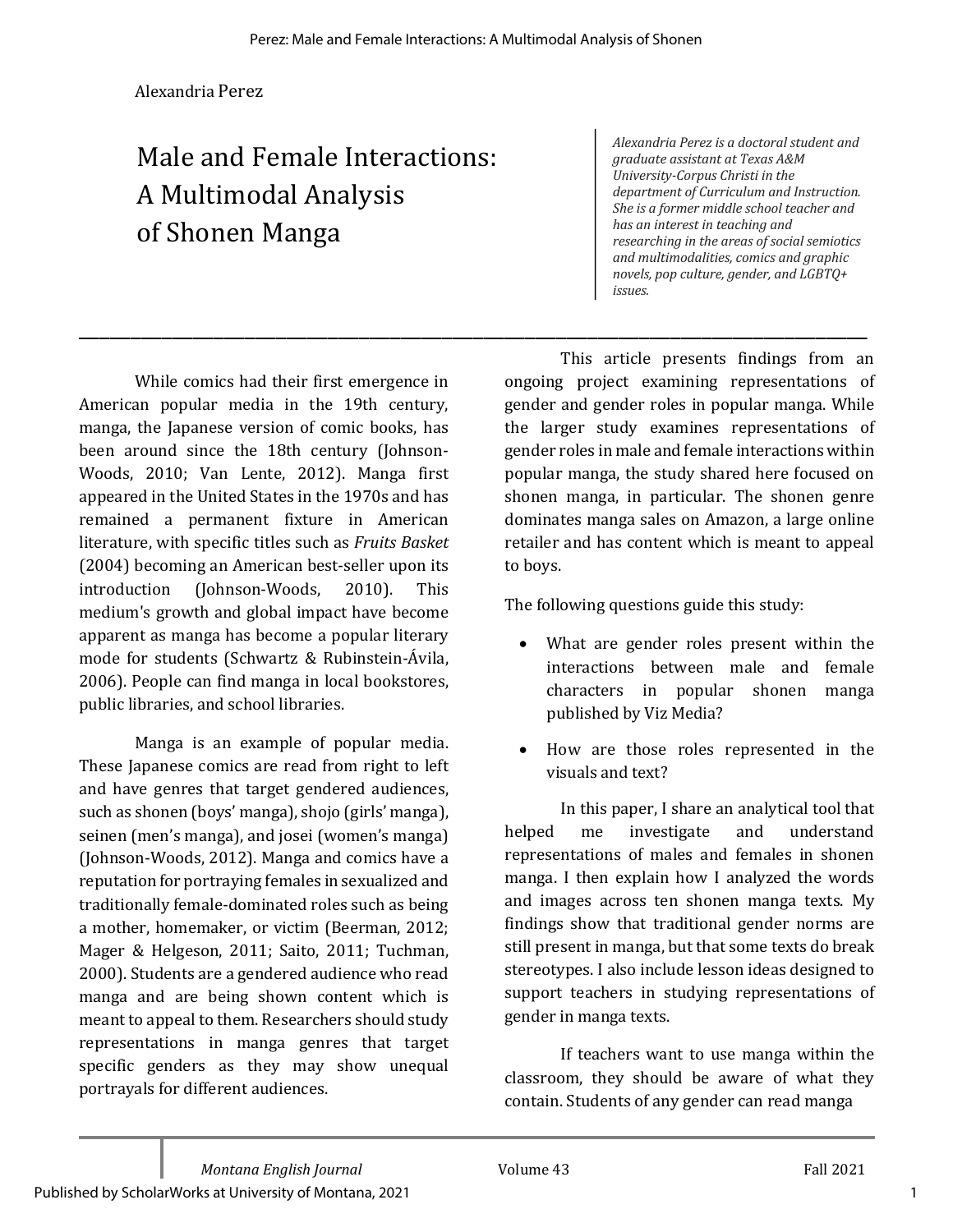despite their target audiences. Because gendered genres categorize manga, it is critical to consider the gender representations within them.

#### **Literature Review**

Research on gender representations in manga is limited. While researchers have examined interpersonal relationships and the amount that characters speak (Unser-Schutz, 2015) and how gender and sexuality are performed between shojo versus seinen genres (Darlington & Cooper, 2010), I was unable to find any studies that specifically examined representations of gender roles in male and female interactions within the shonen genre.

Males and females are not portrayed the same way in the comics medium. Both manga and comics objectify and sexualize females and use the male gaze to portray females (Cocca, 2014; Klein, 1999; Madeley, 2012; Ogi, 2003; Robbins, 2014). Writers represent female bodies to fit the societal ideal of being hourglass figured and less muscled than males  $(Cocca, 2014; Medelev, 2012)$ . Additionally, writers pose them in ways that bring more attention to the breasts and butt. When analyzing females in comics, Cocca (2014) noted that 16.55% of their poses were with an arched back, 1.78% were broke back (i.e., an unnaturally flexibly posed), and  $6.85\%$  were egregious (i.e., unbelievably and unrealistically posed). These visual representations continue to portray females in stereotypical ways.

Some studies have shown little difference in female/male representations and actions within manga (Ekachai & Drout, 1996; Tsurumi, 1997). For example, while analyzing a single manga, Tsurumi (1997) found that there is not always a clearly defined message about gender roles and that manga does not necessarily reflect societal standards. Also, in a study measuring interactions of male and female characters, it was shown that actions between males and females were close in number for acts such as enacting touch with each

other (Ekachai & Drought, 1996). However, the depiction of females compared to males in scenarios of childcare and the home followed the traditional pattern of "good wife and wise mother" (Ekachai & Drought, 1996). There was still gender inequality despite near equal distributions of certain actions between them.

#### **Theoretical Framework**

I draw from social semiotic views of multimodality and gender and feminist theories to frame this study. Hines and Appleman (2000) note that theoretical lenses of interpretation provide new ways of reading texts and can help students understand their relationship with classroom and real-world contexts. Multimodality and social semiotics can be used to give students an enhanced understanding of various literary forms they encounter within and beyond the classroom.

#### **Social Semiotics and Multimodality**

Today, society uses a range of media to communicate. It is increasingly vital to understand how people interpret the modes (i.e., communicative channels such as text, picture, or sound) used in different types of media. Readers interpret multiple modes simultaneously, and each different mode offers opportunities for possible meaning (Jewitt, 2009). Recognizing how text and pictures interact is essential for acquiring and interpreting information (Gee, 1998; Sipe, 1998). Two modes present in traditional print comics and manga are image and written language. This means that manga is a multimodal text genre. The pictures and text within manga convey their own separate meaning but can work together to create new meaning. 

Sipe (1998) defined some different relationships that can occur between the image and text. Concurring or congruent relationships demonstrate when text and pictures represent similar meanings. Complimentary or relaying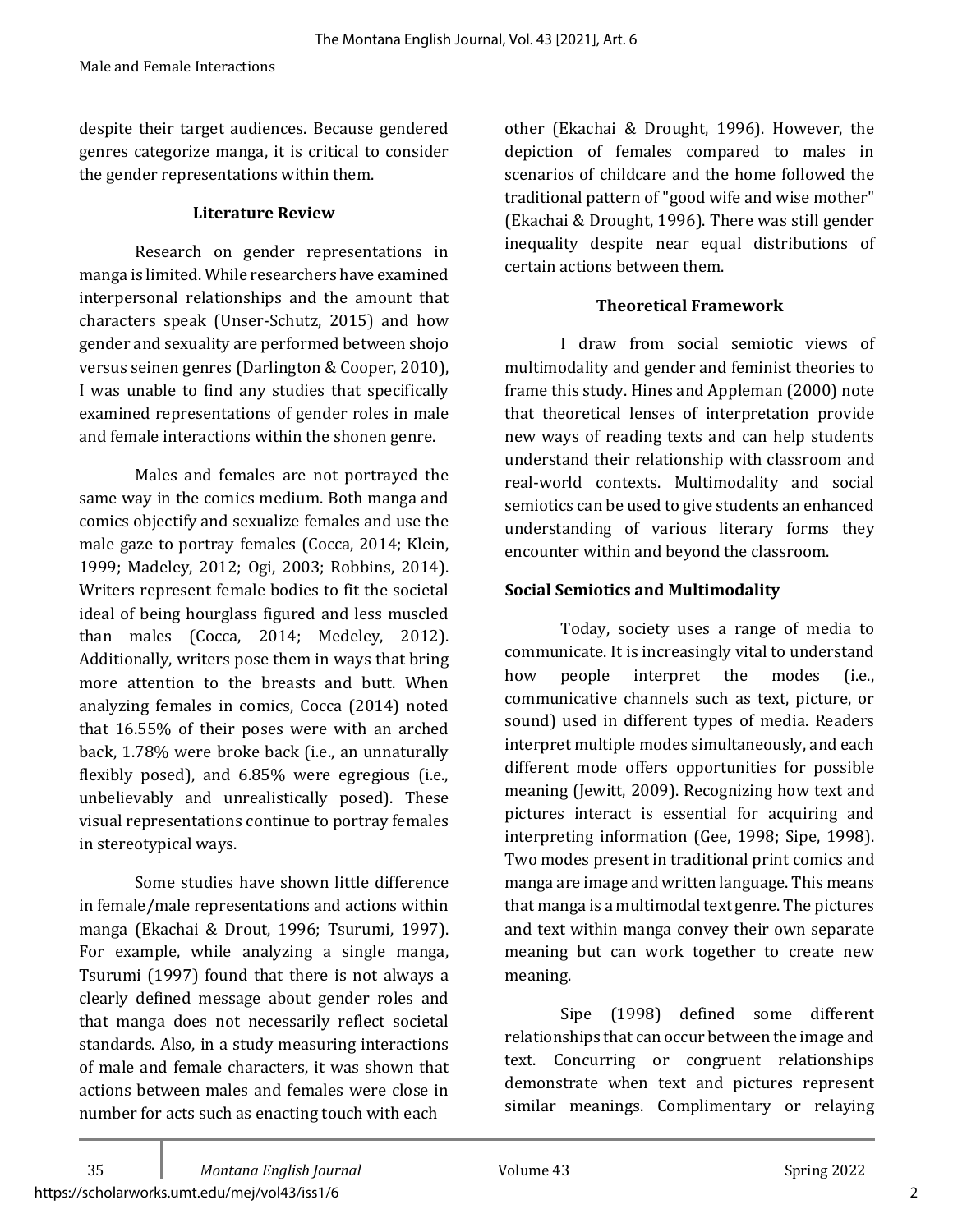Male and Female Interactions

relationships occur when text and pictures have separate meanings but work together in noncontentious ways. Counterpoint or deviation is when the text and picture have opposite meanings. Sometimes words and pictures align to communicate similar information, and other times they offer counterpointing viewpoints that can contradict one another (Nikolajeva & Scott, 2000).

#### **Gender and Feminist Theories**

This study aligns with gender and feminist theories, which recognize that there are stereotypes present in media culture (Tuchman, 2000). According to Butler (2011), gender is performative in every culture (i.e., people have their own unique ways of expressing their gender), and there are modes through which people perform gender (i.e., fashion, language, symbols) (Butler, 2011). However, what an individual intends to perform in terms of gender may differ from how others interpret or perceive them (Butler, 2011; Goffman, 1979). Goffman (1979). noted that the gender identities portrayed in a society tell a person what their expectations are within that society. Stereotypes exist in which females are marginalized, victimized, objectified, as well as considered homemakers or inferior to males (Butler, 2011; Gerbner, 1972; Tuchman, 2000). 

In this study, gender is considered from a binary perspective. The concept of gender as a binary of female and male is a social construction (Butler, 2011). Therefore, gender is not biological but rather something made up or created by society. Butler  $(2011)$  stated that in any society, gender is not always consistent or coherent. Gender intersects with race, class, ethnicity, sex, and region which suggests culture impacts/influences gender and vice versa. Diprose  $(1991)$  emphasized this idea by noting that the body is a material and a mode of expression. When society labels someone with a specific gender, there are cultural implications for that gender. Gender is often associated with specific

stereotypes which are frequently accepted and perpetuated in the dominant culture (Butler, 2011). 

Cultural stereotypes and bias also affect the way that people interpret gender representations in media. While interacting with comics or manga, students can see differences in the way females and males are portrayed and continue to perpetuate and confirm these stereotypes through discussion (Cook & Frey, 2017; Mofatt & Norton, 2008; Silva, 2018). In a study of student interpretations of Archie comics, Mofatt & Norton (2008) found that students assumed heteronormative (i.e., heterosexuality being the default) relationships between characters. Further, students would often take the male characters' side in arguments or adopt a more patriarchal view. In a classroom study exploring comics, Cook and Frey (2017) found that students could visually analyze comics, form opinions, and discuss social issues within the comics, including sexism. Students questioned pictures and formed conclusions based on color, body image, language, and dress of characters. Therefore, it is vital to consider and analyze gender representations in popular media within the classroom. 

#### **Methods**

In this study, I used a qualitative multimodal content analysis approach. Qualitative multimodal content combines qualitative content analysis with theories of social semiotics and visual culture to better understand the meaning potentials of multimodal texts. Qualitative content analysis allows for the methodical coding and identification of themes around visual, textual, and linguistic data through the researcher's interpretation (Hsieh & Shannon, 2005; Mayring, 2000). Furthermore, it helps researchers determine the differences in representation across individual and multiple modes (Serafini & Reid, 2019).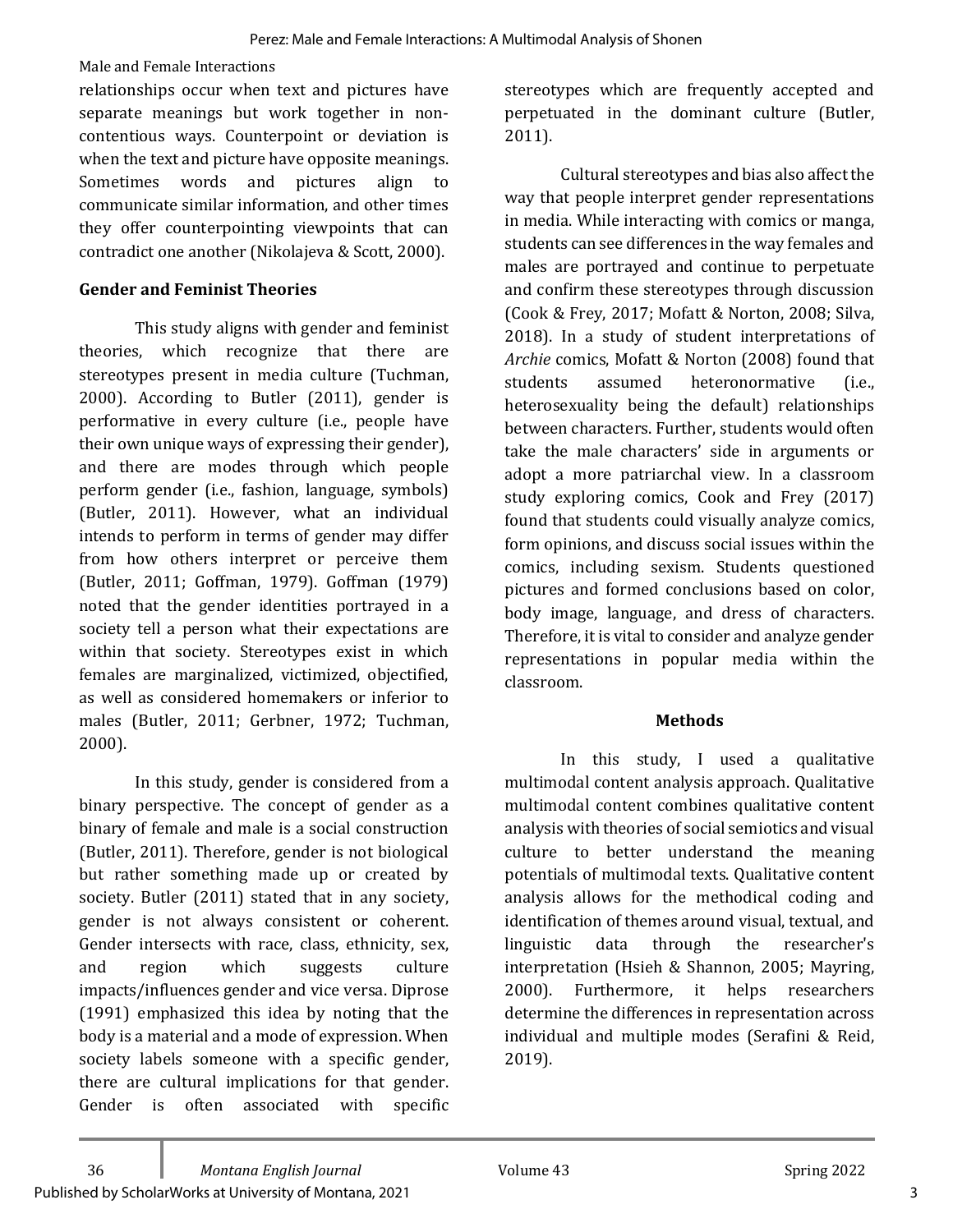#### **Data Corpus**

For this study, I gathered a data corpus of ten manga from Amazon's manga best sellers list. This list included the most popular-selling manga on the website which is created based on recent and historical sales (*Amazon Best Sellers Rank*,  $2021$ ). Amazon is a reliable source to gauge the popularity of manga because it is accessible and used by many United States citizens. As of June 2019, there are 105 million subscribers in the US ("Amazon Statistics and Facts", 2020). Additionally, Amazon is a more popular online marketplace than its competitors (Mohsin, 2021). The top 10 manga on the list can be seen in Table 1.

#### **Table 1**

#### *Manga in Order of Popularity*

|                 | My Hero Academia (2016)                       |
|-----------------|-----------------------------------------------|
| 2               | One Punch Man (2014)                          |
| $\overline{3}$  | Demon Slayer (2018)                           |
| $\overline{4}$  | The Way of the House Husband (2018)           |
| 5               | <i>Dr. Stone</i> (2017)                       |
| 6               | Dragon Ball Super (2017)                      |
| $7\phantom{.0}$ | Black Clover (2015)                           |
| 8               | <i>Boruto: Naruto Next Generations (2017)</i> |
| 9               | One Piece (2003)                              |
| 10              | Hunter x Hunter (1998)                        |

Originally, my intent behind this study was to examine representations of gender roles in male and female interactions in popular manga. However, the ten most popular manga were of the same genre, shonen, which targets young boys as its audience. As such, the findings of this study are relevant to the shonen genre and not other manga genres (e.g., seinen, shojo, or josei). Also, all the manga were published by the same company, Viz Media. This company is "at the forefront of America's Japanese pop-culture phenomenon" and reaches "one in four millennials and half of all GenZ manga readers" (VIZ, n.d.). This sample, while not diverse in genre or publisher, still provides

important information about gender representations in popular manga because these texts are the most popular and frequently bought manga by Amazon users in the United States. I excluded manga that did not have text and pictures on each page (such as novels that had few images throughout). In the case of manga titles that were not the first volume in the series. I used the first volume to ensure I understood the characters' context.

Within each manga in the data corpus, I selected specific sequences as units of analysis. These units of analysis varied in length and included all sequences when a male and female interacted directly, either verbally or physically, and did not include thoughts about another character. I chose to analyze sequences of interaction to evaluate how roles differ while males and females are aware of each other and can affect each other's actions.

Within the data corpus, characters imagined interactions. For example, one male character imagined that a female character was naked in *Dr. Stone* (2017), and in *My Hero Academia* (2016), another male character thought of a female character as being "cute in that uniform". I did not count these interactions between the characters because it was not an actual verbal or physical interaction between characters. I examined manga from beginning to end to determine which sequences would be analyzed. Due to word count limitations, a complete description of selected texts, codes, definitions, and parameters for the study are not included here.

## **Data Analysis**

To begin the data analysis process, I read through each manga and wrote analytical memos or notes (Erickson, 1986). I used these notes to record observations about role representations. As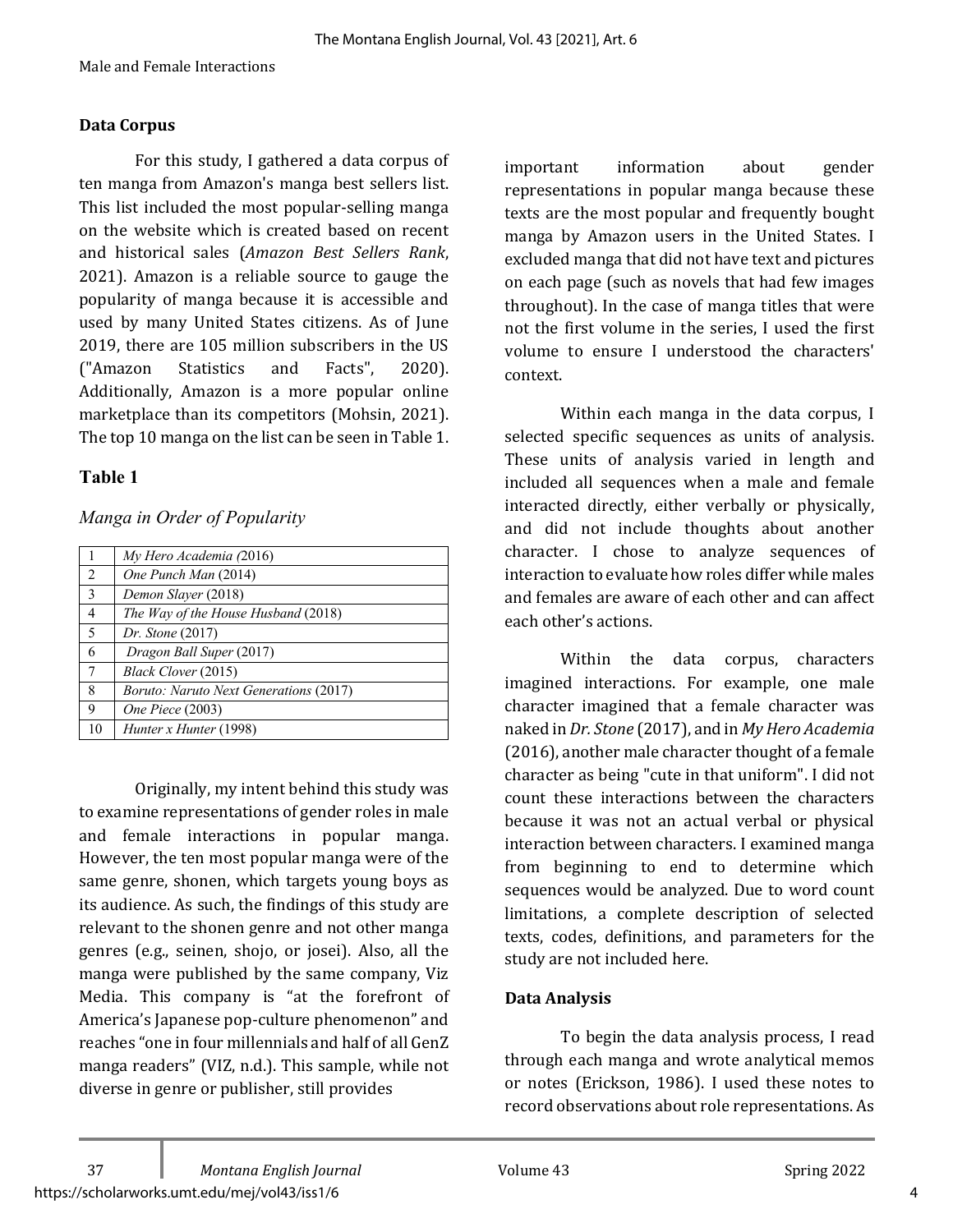shown in Appendix A, I then created an analytical tool or template that enabled me to systematically consider the visual and verbal elements and document representations of gender. I described interactions between characters in the first column. I analyzed the relationship between the picture and the text in a second column (Kress  $&$ van Leeuwen, 2006; Sipe, 1998). I used the final  $column to record the role(s) characters took on in$ the sequence. When identifying these roles, I drew from gender and feminist theories (Bloom, 2017; Butler, 2011; Goffman, 1979; Mager & Helgeson 2011; Murphey, 2016; Ekachai & Drout, 1996). See Table 2 for a list of these roles. After completing the analysis, I highlighted various patterns noted within the tool and then organized these patterns into themes.

# **Table 2**

## *Roles and Counts*

| Role            | Definition                                       |                | Male           | Totals         |
|-----------------|--------------------------------------------------|----------------|----------------|----------------|
| Hero            | Character saves damsel in distress               | 6              | 18             | 24             |
| Damsel in       | Character is saved                               | 18             | 6              | 24             |
| <b>Distress</b> |                                                  |                |                |                |
| Assailant       | Character initiates aggression                   | 24             | 23             | 47             |
| Victim          | Character is the target of aggression            | 23             | 24             | 47             |
| Caregiver       | Character cares for another character            | 8              | 3              | 11             |
| Receiver        | Character receives care                          | 3              | 8              | 11             |
| Homemaker       | Character engages in housework                   | 2              | $\overline{c}$ | 4              |
| Provider        | Character earns money or works for the           | $\overline{2}$ | $\theta$       | $\overline{2}$ |
|                 | household                                        |                |                |                |
| Objectifier     | Character objectifies another character sexually |                | 4              | 5              |
| Object of       | Character is sexually objectified                | 4              |                | 5              |
| Desire          |                                                  |                |                |                |

#### **Findings**

## **Traditional Gender Norms**

Traditional gender norms dominated the interactions between males and females in the data corpus. Writers represented female characters as damsels in distress  $(18)$ , caregivers  $(8)$ , objects of desire  $(4)$ , and homemakers  $(2)$ . Similarly, male characters were represented as heroes (18) and as objectifying females (4). Representations of characters as heroes varied from preventing someone from tripping in *My Hero Academia* 

(2016) to saving a citizen from a villainous monster in *One Punch Man* (2014). 

Three of the four instances of male objectification of females occurred in *Dragon Ball Super* (2017). For example, in this manga, a male character stated that a female's breasts were sagging and made her kiss him as payment for his answering a question (Toriyama, 2017). In *Dr. Stone* (2017), a female character stood, with sparkles around her body, while a male character stared at her with wide eyes and blushed cheeks, steam coming out of his nose. The male gasped, and there was onomatopoeia showing his heart beating. Here, the text and picture worked together to demonstrate that the female character was the object of desire while the male was the objectifier.

In *My Hero Academia*  (2016), a female character took on the role of hero twice. In both instances, she used her floating power to stop a male character from falling. In contrast, a male character held the hero role one time by using his strength to destroy a robot that was attacking a female character lying on the ground. Though there is equality in the labels, the contexts are not equivalent. There was a difference in strength when it came to the representations of these two characters. The male character was represented as more powerful and traditionally heroic while the female character was represented as weaker and heroic in a less obvious way. Similarly, in *Boruto: Naruto Next Generations* (2017), a female character is represented as a hero once while saving a male from falling by using a rope.

Male characters were represented in hero roles twice, using visually impressive and strengthbased powers to save female characters, such as shadow manipulation and arm growth. In one instance, a female character was represented as cowering behind a male character. The importance was not the number of times a character was the hero/damsel in distress but how writers presented character roles depending on gender.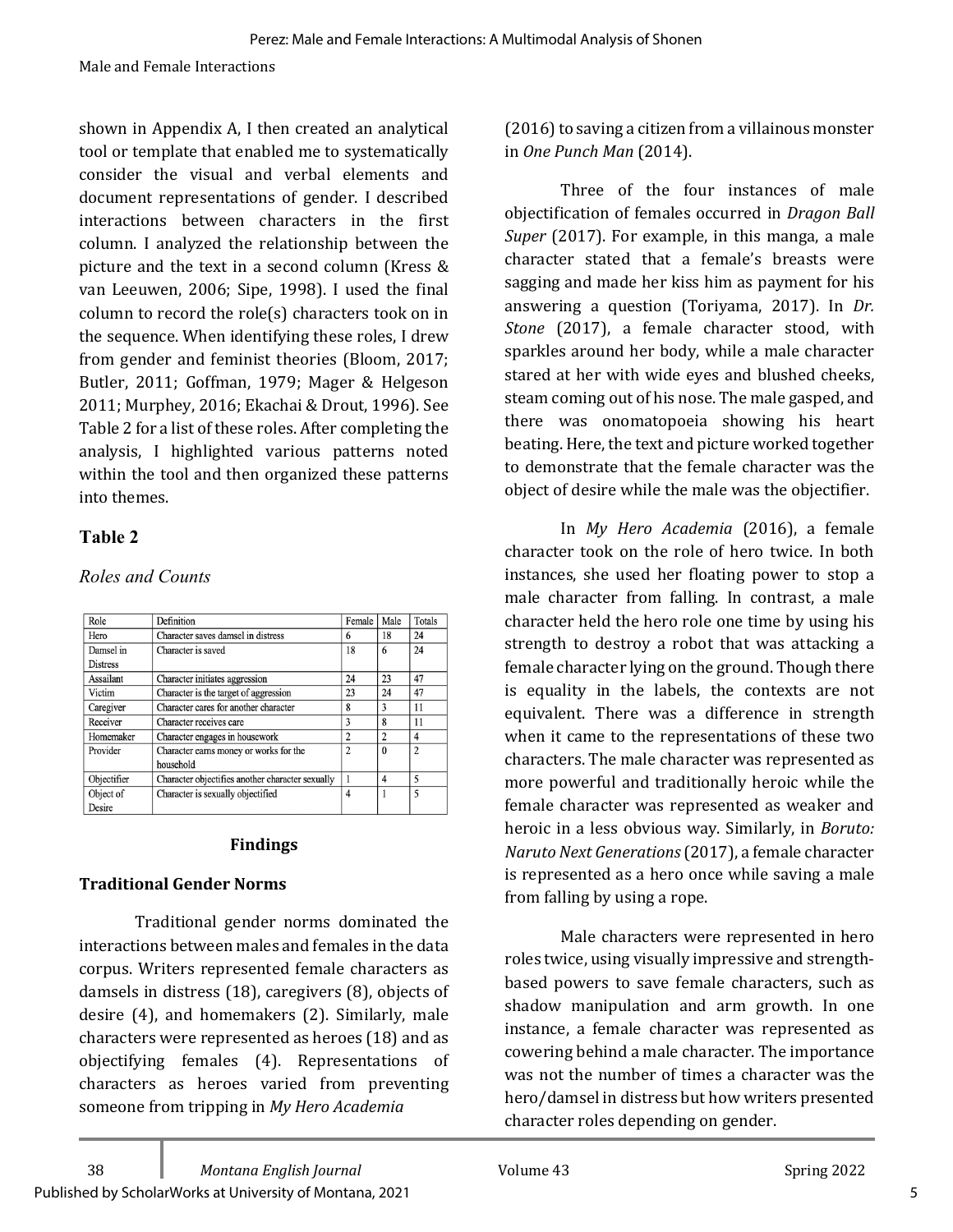Variance in text/picture relationships was also present. For example, a counterpoint (Sipe, 1998) (i.e., the picture and text did not align) was present in *Dr. Stone* (2017) when a male character in a heroic role said, "I'm gonna save you" (p. 46). However, he only stated this fact and did not perform any visual action to support this claim within the sequence. Conversely, a male character from *Demon Slayer: Kimestu No Yaiba* (2018) stated, "I'm gonna save you" while he was carrying his sister to safety (p.  $5$ ). This interaction was a congruent relationship (Sipe, 1998). The picture and text aligned. My understanding of character interactions and roles was enhanced because the visual and textual elements created new meaning.

## **Equal Representation in Victim and Assailant Roles**

There were two roles where male and female characters were represented equally within the data corpus-victims and assailants. Female characters were victims 23 times and assailants 24 times, while male characters were victims 24 times and assailants 23 times. *One Piece* (2003) contained two examples of a male character as an assailant. One sequence depicted a male character threatening a female bartender, while another showed a male character taking food from a young girl. These were male characters without powers or special abilities.

Interestingly, female characters as assailants were often not ordinary females. They had transformed bodies and powers which allowed them fight on equal ground with male characters. Lady Alvida from *One Piece* (2003) was represented as an assailant four times. A cursed fruit changed her body in a way that gave her strength in a physical fight. She was larger than most male characters and had supernatural power. Mosquito Girl from One Punch Man (2016) was represented as an assailant five times, but she was also a transformed being who was a part woman

and part mosquito. She appeared larger than male characters and had physical attributes of a mosquito which granted her extra abilities. In the case of *Dragon Ball Super* (2017), a female character was represented as an assailant four times in the story while male characters were represented as assailants three times. Of these occurrences, three instances of the female character as an assailant occurred in retaliation for a male character sexualizing her verbally or physically. The other occurrence was unprovoked.

## **Breaking Stereotypes**

Despite the preponderance of traditional gender norms in the data corpus, there were examples of characters breaking gender stereotypes throughout these manga. Female characters were represented as heroes (6), providers (2), and male objectifiers (1). Male characters were represented as damsels in distress  $(6)$ , caregivers  $(3)$ , homemakers  $(2)$ , and objects of desire (1). In *The Way of the House Husband* (2018), the male protagonist was represented as both a caregiver and as a homemaker twice. The manga's premise is that a wife goes to work as the provider while her husband, an ex-Yokuza (i.e., gang) member, stays at home to cook, clean, and babysit other people's children. Throughout most of the story, the male does homemaking tasks and takes on traditionally female roles such as grocery shopping and cooking. Homemaking and caregiving were only counted by the researcher when the main male character interacted with a female character. However, he was also a homemaker and caregiver within the story when female characters were not present.

Only one example of a male character being objectified occurred in the data corpus. In *Black Clover* (2015), there is an interaction that includes a female character wearing a bikini. She offers to "reward" a male character with a "special treat" while looming over him (Tabata, 2015, p. 116).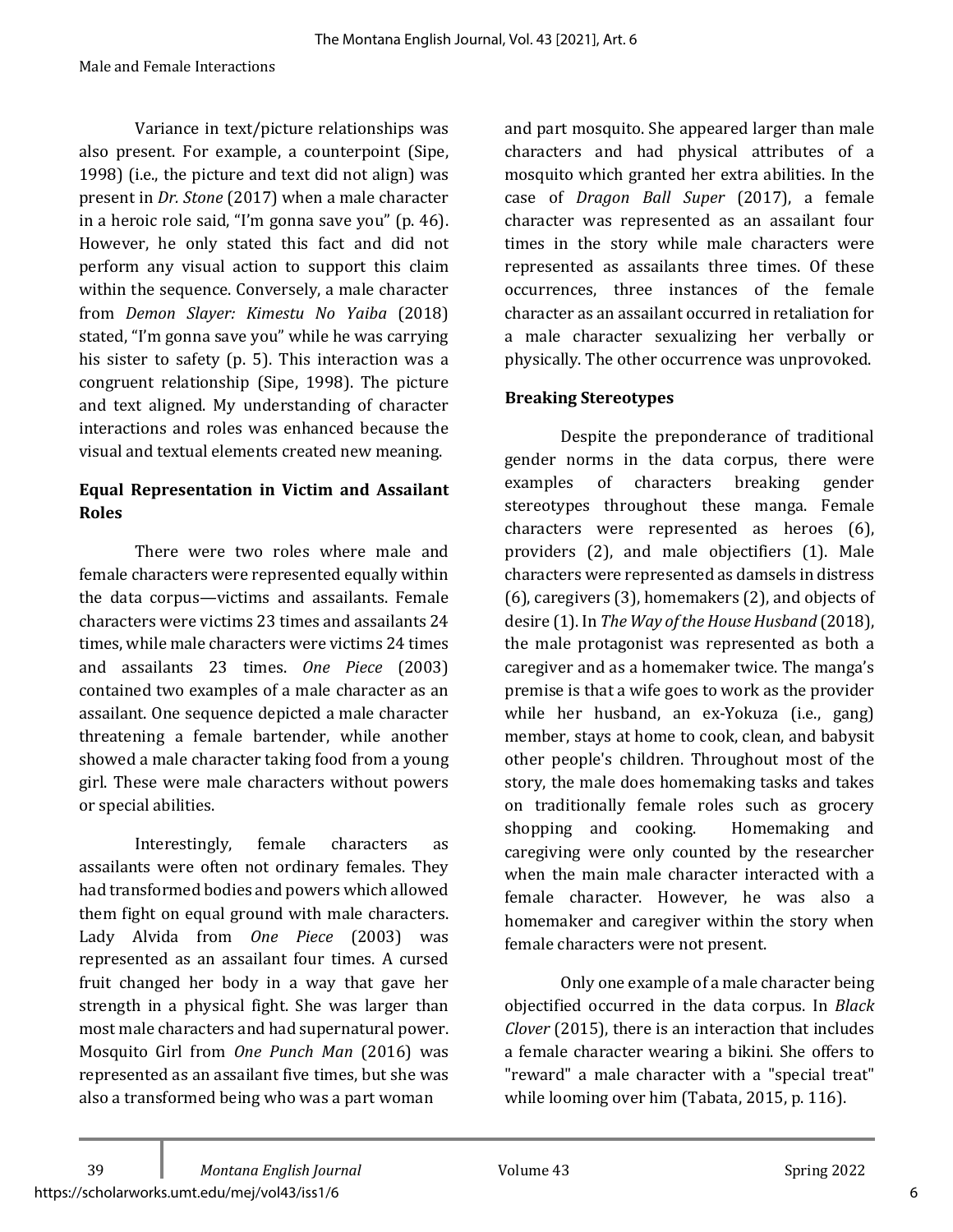Visual elements in the scene suggested that she was implying sexual activity. For example, her revealing clothing, her body positioning as she leans over the male character, her suggestive words, and her last name (Enotica, which is one letter different from erotica) led to these conclusions. The male character was fully clothed and blushing, while the female showed most of her body and appeared confident. She was smirking and stood with poise. These examples defy expectations established by the shonen manga in this particular data corpus.

#### **Discussion**

There are various research studies focused on how gender roles are represented in popular media. However, qualitative multimodal content analysis that examine representations of gender roles in male and female interactions within popular shonen manga are under-researched. This study begins to fill the gap in understanding representations of male/female interactions within popular culture texts such as shonen manga. Building an understanding of popular media literacies such as manga is important for teachers to consider because they are a popular literary mode for students (Schwartz, & Rubinstein-Ávila, 2006). 

Students learn from popular media and apply these learnings to their interpretations of new information (Tuchman, 2000). The way writers portray characters in popular media affects how students might see and understand people in the real world (Murphey, 2016). Knowing the influence of popular media and understanding how writers portray gender is vital to understanding culture. As some of the most popular manga (according to Amazon), these shonen manga have the potential to influence how readers perceive gender roles in the real world. It is important for teachers and students to critically consider these texts, as well as other popular manga texts and

genres to evaluate and potentially challenge the representations of gender within.

Typically, writers of popular media place female characters in oppressed, domesticated, or victimized roles (Butler, 2011; Mager & Helgeson, 2011; Murphey, 2016). In these manga, traditional gender roles were both perpetuated and broken. In caregiver, homemaker, and objectified roles, females were present more than males. The cases in which males were present in these roles broke stereotypes. While numerically, females and males were nearly equal in their interactions of assailant and victim, the context changed how these actions were perceived. Further, male characters were represented in more traditionally heroic roles than female characters when the two genders interacted. However, not every instance of heroism for females or males was the same. Heroism had a broad range of possibilities that differed between females and males. Despite the number of hero roles they held, female characters were not portrayed equally when compared to male heroes. If a female hero is a hero in less impressive ways, is she just as heroic as her male counterpart? Are traditional gender roles being broken, or are they still present but in less obvious ways?

The visual and textual elements present in these manga supported each other (Gee, 1998; Sipe, 1998) to convey meaning. Meanings were often contextual and dependent on textual and visual cues (Kress, van Leeuwen, 2006). For example, what characters said in the text did not always align with what they did in the picture. Both the text and pictures were needed to understand what was happening in a sequence. Interpretation of modes is not necessarily inherent, and explicit instruction is necessary to understand better and engage multiple modes (Gee, 1998; Kress, 2003; Serafini,  $2014$ ). It is important for readers to be able to interpret multiple modes so that they can understand texts to a fuller extent.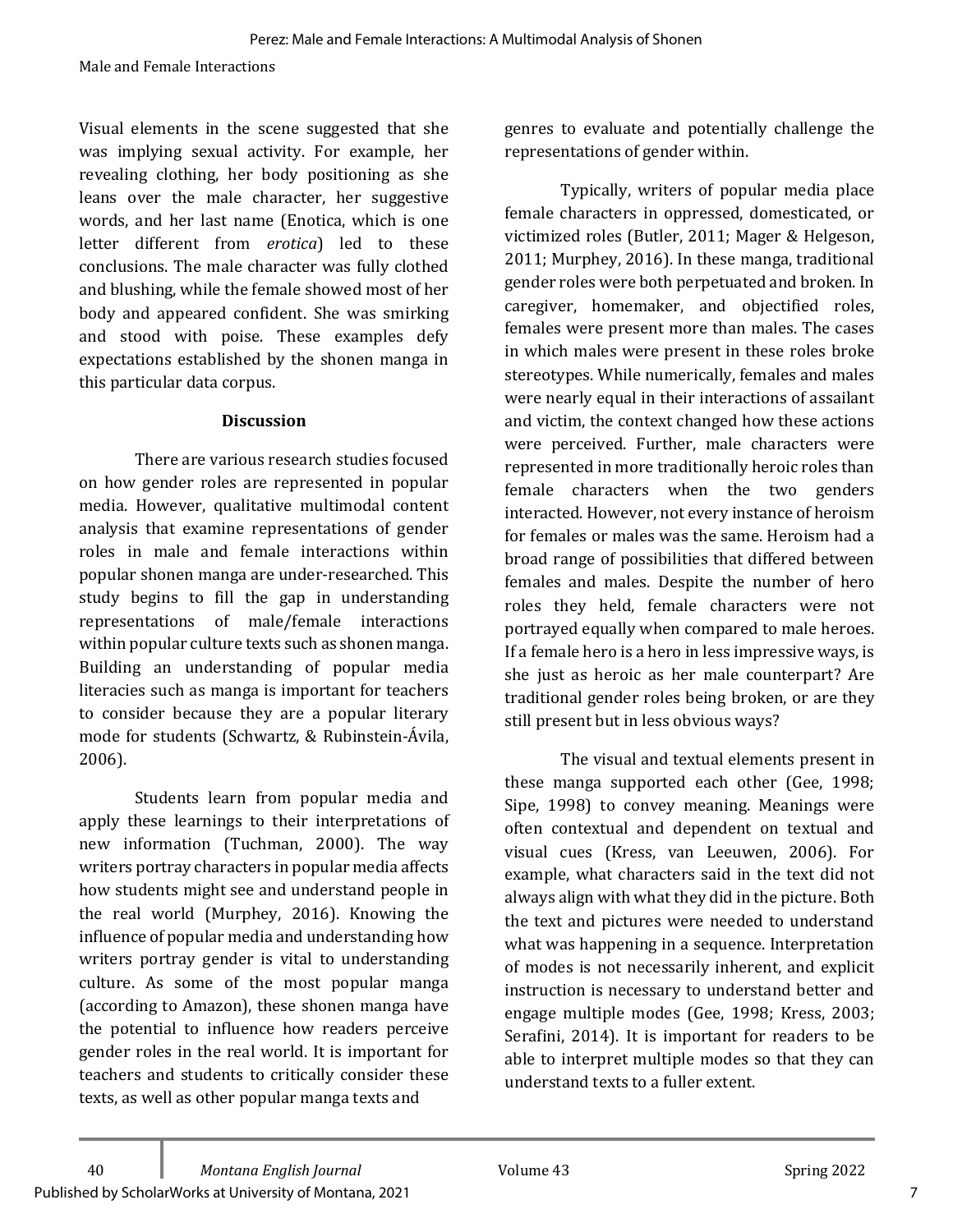#### **Classroom Application**

In this section, I offer three key ways that this study might help inform classroom practice: (1) I explain how teachers might discuss multimodal texts with students, (2) I provide a tool that can be used by students to analyze multimodal texts, (3) I provide ideas and discussion points that can be used to create lessons.

Before beginning a lesson, a teacher could first introduce the concept of multimodal texts to students. After explaining that modes offer different ways to represent and communicate thinking, teachers can then engage students in identifying multimodal texts by asking: What texts can be found in the real world? Introducing different physical or digital multimodal texts, such as manga, comics, or graphic novels, can also be beneficial. For manga specifically, explicit instruction on how to read these texts may be needed. For example, the order in which pages, panels, and speech bubbles are read differ. Consider comparing comics, graphic novels, and manga while teaching the process of reading visual texts. Additionally, different text and picture relationships could be defined as congruent, counterpointing, or complementary. These concepts can be taught by showing examples in multimodal texts where the relationships between pictures and text align, misalign, or work together in complimentary ways.

Teachers can also use the analytical tool (Appendix 1) to help students interpret multimodal texts. Once students can analyze a text using the analytical tool, teachers might use student findings to facilitate a classroom discussion about different ways male and female characters embody roles. Students can compare and contrast specific sequences, genres, or manga as a whole class or in small groups. Teachers can ask students critical questions: Why did one gender have specific roles more than others? How were

these roles identified (visually versus textually)? What is the context of these roles? How was the same hero/damsel role represented differently between characters of different genders? A class discussion allows students to demonstrate an understanding of both modes and gender representations. Because texts can influence personal beliefs, also consider asking: Where have you seen similar/different representations of gender? How do you think people could be influenced by these representations? Have the representations you seen affected your views of gender? How?

Students could apply their findings and understandings of modes and gender representations by rewriting and redrawing sequences in the manga. Before beginning the project, teachers may ask some guiding questions: How were the characters portrayed within the sequences visually and textually? How might someone change this sequence to make the roles more equal? These questions can help students to evaluate gender role representations before they recreate sequences in published works. Allowing students to reimagine sequences also allows them to reflect on societal views of gender and apply their knowledge. Further, students could also use the analytical tool to critique each other's work.

Students can also share their textual analyses through formal literary essays. Teachers might begin by asking probing questions: What  $character(s)$  embody what roles? What kind of person is typically represented in these roles? What is the character like? In what context (visual or textual) does a character embody a particular role? How do character representations defy traditional expectations? How does this apply to the real world? Students can then brainstorm using these probing questions to generate ideas and a writing plan. Finally, they can create a written analysis of their findings and thoughts. This assignment allows students to practice writing and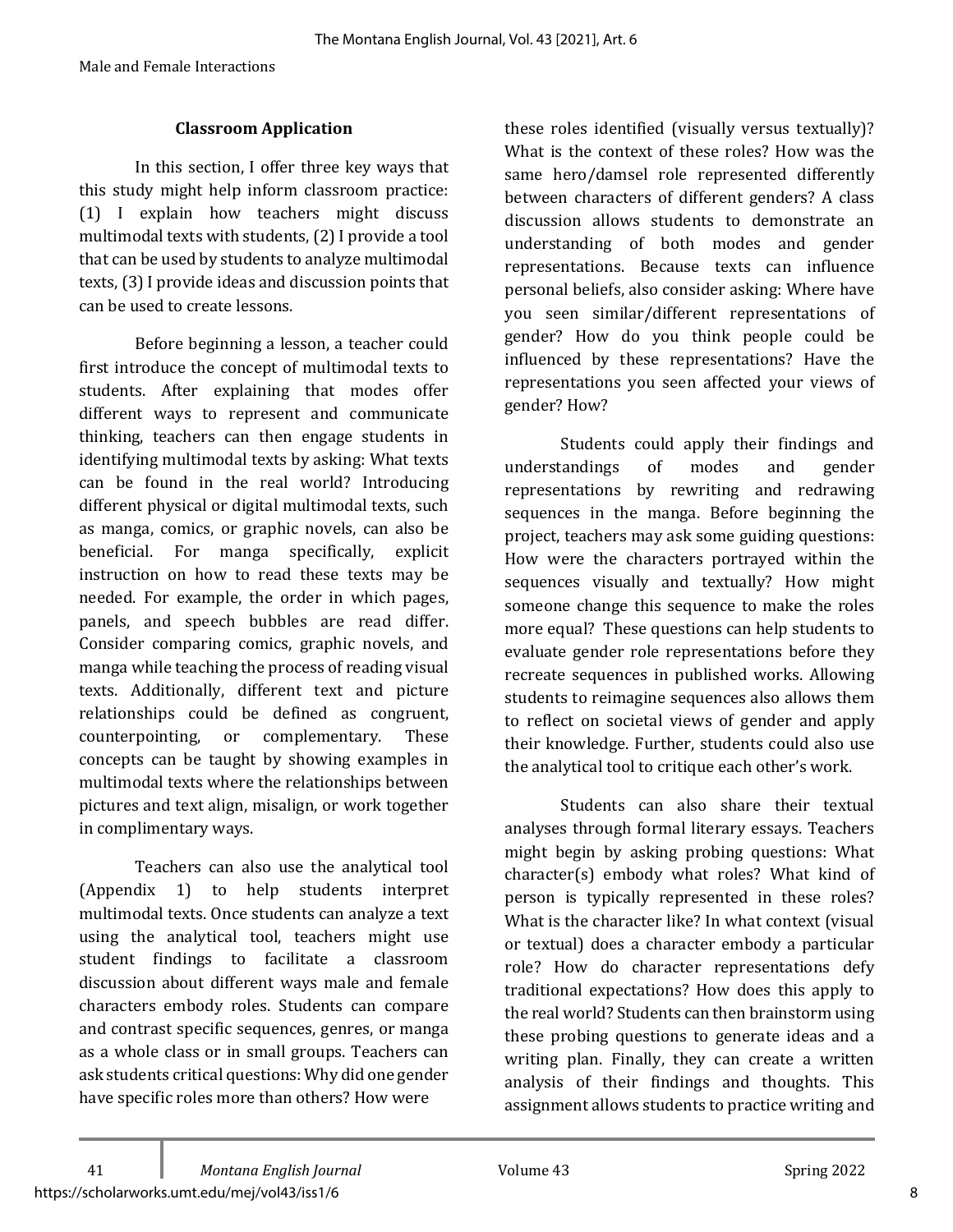make real-world connections regarding both gender stereotypes and the multiple modes used to convey those stereotypes within the manga.

#### **Limitations and Future Research**

The sample used in this study came from Amazon's best sellers list for manga. However, Amazon is non-specific about the exact ways (a mix of recent and historical trends) their list is generated, and it is not the only resource for buying manga. The benefit of triangulating with other store's best sellers might give a more accurate list of manga that is popular today and perhaps over time. Additionally, only one manga genre, shonen, was analyzed in this study and all the manga came from the same company, Viz Media. To build on this research, more genres from different companies will be used to generate a more representative sample of manga.

I only considered interactions between males and females. In a future study, representations of same gender interactions or characters on their own will be considered. Diversifying these points of analysis would provide a better understanding of characters and how they represent or enact gender.

Further, there were large gaps between the dates of publication for the manga in the data corpus. The original printing for *Hunter x Hunter* was in 1998 and *One Piece* was in 1997. Meanwhile, *Demon Slayer* and *The Way of the House Husband* were both published in 2018. Depictions of females in manga may be based on factors of writer perceptions of cultural/historical context at the time of their creation. As such, doing an analysis of popular manga across time might reveal interesting and more nuanced findings.

#### **References**

- *Amazon statistics and facts*. Market.us. (2020, September 11). https://market.us/statistics/e-commercewebsites/amazon/.
- Beerman, R. J. (2012). The body unbound: Empowered, heroism and body image. *Journal of Graphic Novels and Comics, 3*(2), 201-213. doi:10.1080/21504857.2012.703959

Bloom, J. (2017). *Reading the male gaze in literature and culture studies in erotic epistemology* . Palgrave Macmillan. https://doiorg.manowar.tamucc.edu/10.1007/978-3- 319-59945-8

- Bochner, A. P. (1994). Perspectives on inquiry II: Theories and stories. *Handbook of* **Interpersonal Communication.**
- Butler, J. (2011). *Gender trouble: Feminism and the* subversion of identity. Routledge.
- Chun, C.W. (2009). Critical literacies and graphic novels for English-language learners: teaching Maus. *Journal of Adolescent & Adult Literacy*, *53*(2), 144–153.
- Cocca, C. (2014). The 'Broke Back Test': A quantitative and qualitative analysis of portrayals of women in mainstream superhero comics, 1993-2013. *Journal of Graphic Novels and Comics*, *5*(4), 411-428.
- Cook, M. P., & Frey, R. (2017). Using superheroes to visually and critically analyze comics, stereotypes, and society. *SANE Journal: Sequential Art Narrative in Education, 2(2).*
- Cook, M. P., & Kirchoff, J. S. (2017). Teaching multimodal literacy through reading and writing graphic novels. *Language and Literacy*, *19*(4), 76–95. https://doi.org/10.20360/G2P38R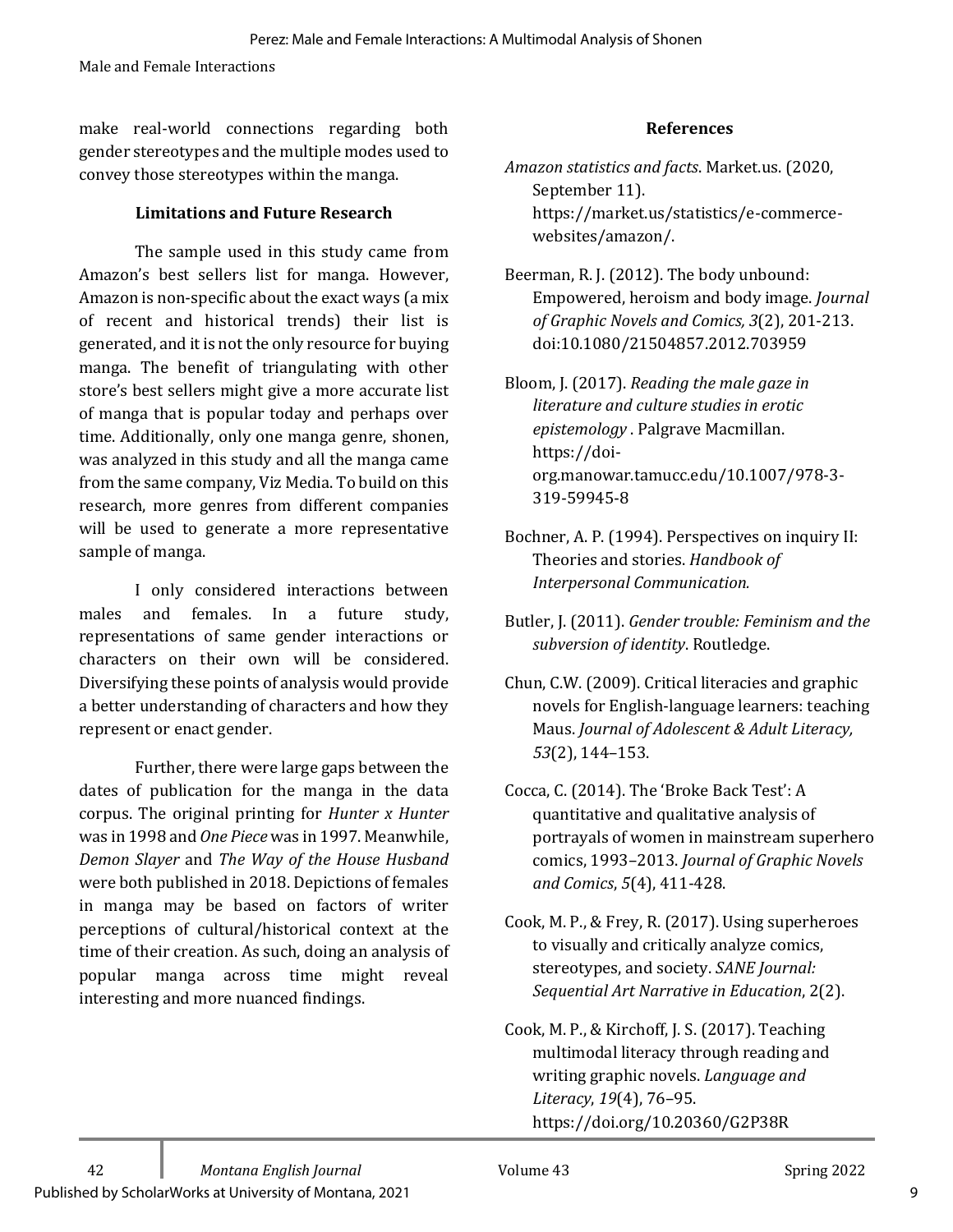- Darlington, T., & Cooper, S. (2010). The power of truth: Gender and sexuality in manga. *Johnson-Woods, Manga*, 157-72.
- Davies, B. (1990). The problem of desire. Social *Problems*, 37(4), 501-516. doi:10. 2307/800578
- Diprose, R. (1994). Performing bodyidentity. *Writings on Dance*, *11*(12), 7-15.
- Erickson, F. (1986). Qualitative methods in research on teaching. In M. C. Wittrock (Ed.), *Handbook of research on teaching* (3rd ed., pp. 119-161). New York, NY: Macmillan.
- Gardner, J. (2012). *Projections: Comics and the history of twenty-first-century storytelling*. Stanford University Press.
- Gee, J. P. (1998). What is literacy. *Negotiating academic literacies: Teaching and learning across languages and cultures*, 51-59.
- Gee, J. P. (2003). What video games have to teach us about learning and literacy. *Computers in Entertainment (CIE)*, 1(1), 20-20.
- Gerbner, G. (1972). Violence in television drama: Trends and symbolic functions. *Television and social behavior*, *1*, 28-187.
- Hines, M. B., & Appleman, D. (2000). Multiple ways of knowing in literature classrooms. *English Education, 32*(2), 141-168.
- Hintz, C. & Tribunella, E. L. (2019). *Reading children's literature: A critical introduction* (2nd Ed.). Broadview Press.
- Hsieh, H.-F., & Shannon, S. E. (2005). Three approaches to qualitative content analysis. *Qualitative Health Research, 15*(9), 1277– 1288. https://doi.org/10.1177/10497323052766

Hutcheon, L. (2006). A theory of adaptation. Routledge.

Hughes, J. M., King, A., Perkins, P., & Fuke, V. (2011). Adolescents and "autographics": Reading and writing coming-of-age graphic novels. *Journal of Adolescent & Adult Literacy*, *54*(8), 601. https://doi.org/10.1598/JAAL.54.8.5

- Jewitt, C. (2009). *Different approaches to multimodality*. Routledge.
- Jewitt, C. (2017). An introduction to multimodality. In C. Jewitt (Ed.), *The Routledge handbook of multimodal analysis* (pp. 15–30). New York, NY: Routledge.
- Johnson-Woods, T. (Ed.). (2010). *Manga: An anthology of global and cultural perspectives*. Bloomsbury Publishing USA.
- Kress, G. R. (2003). Literacy in the new media age. New York: Routledge.
- Kress, G. R. (2010). *Multimodality: A social semiotic approach to contemporary communication*. Taylor & Francis.
- Kress, G. R., & Van Leeuwen, T. (1996). *Reading images: The grammar of visual design.* Psychology Press.
- Mager, J. & Helgeson, J. G. (2011). Fifty years of advertising images: Some changing perspectives on role portrayals along with enduring consistencies. Sex Roles, 64(3), 238-252. doi:10.1007/s11199-010-9782-6
- Mayring, P. (2000). Qualitative content analysis. Forum, Qualitative Social Research/Forum, Qualitative Sozialforschung, 1(2). https://doi.org/10.4135/9781446282243.n1 2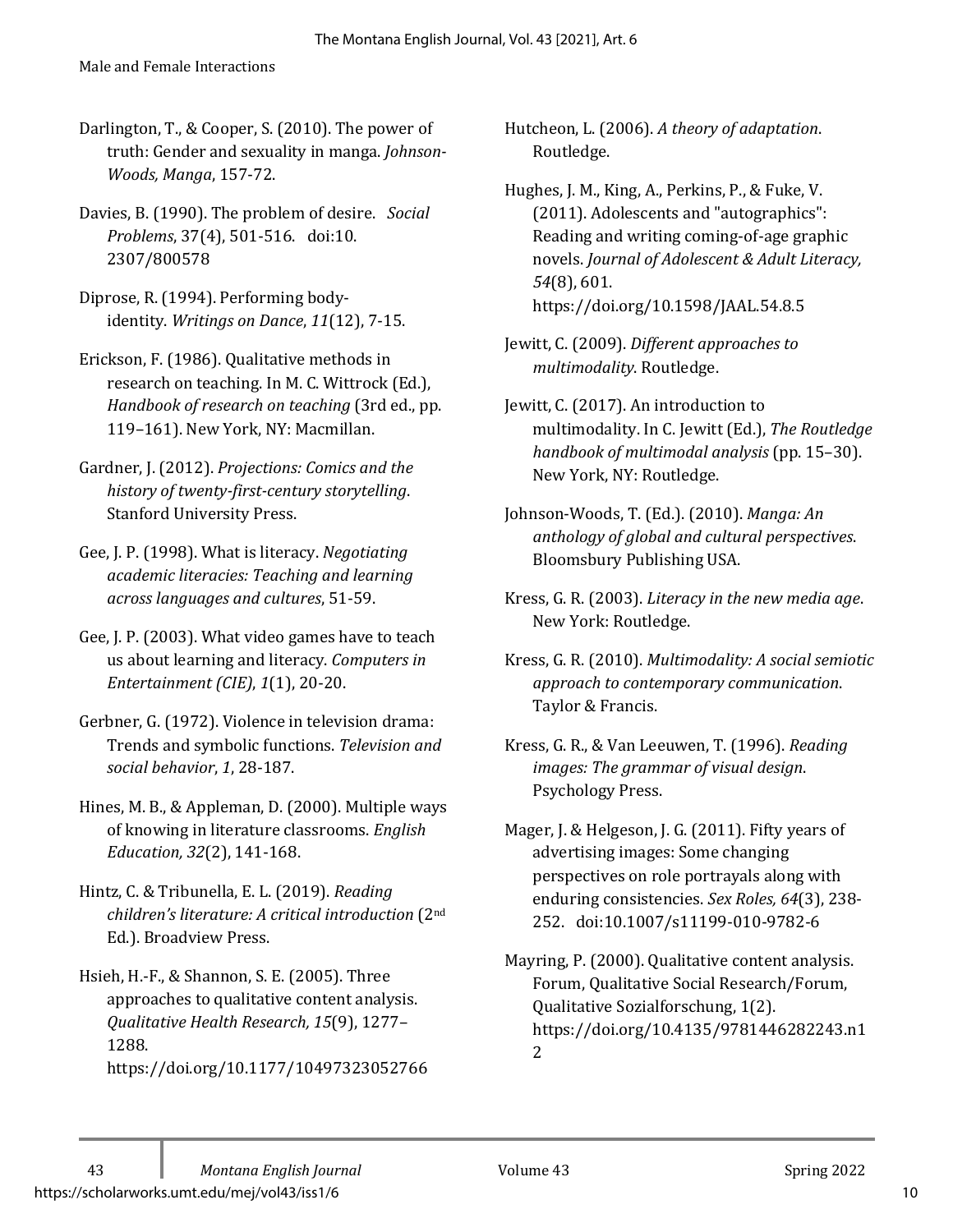Male and Female Interactions

- Mcbride, A., & Toburen, R. K. (2000) Deep structures: Popular culture on primetime television. In: Crothers L., Lockhart C. (eds) *Culture and Politics*. Palgrave Macmillan, New York.
- McCloud, S. (1994). *Understanding comics: The invisible art.* New York: HarperPerennial.
- Madeley, J. M. (2012). Transnational transformations: A gender analysis of Japanese Manga featuring unexpected bodily transformations. *The Journal of Popular Culture, 45*(4), 789-806.
- Mitchell, W. T. (1995). Picture theory: Essays on *verbal and visual representation*. University of Chicago Press.
- Moffatt, L., & Norton, B. (2008). Reading gender relations and sexuality: Preteens speak out. *Canadian Journal of Education, 31*(1), 102–123

Mohsin, M. (2021, July 15). 10 Amazon statistics *you need to know in 2021 [MARCH 2021]*. Oberlo. https://www.oberlo.com/blog/amazonstatistics. 

- Murphy, K. J. (2016). "Analyzing female gender roles in Marvel Comics from the Silver Age (1960) to the present." *Discussions*, 12(2). Retrieved from http://www.inquiriesjournal. com/a?id=1449
- Nikolajeva, M., & Scott, C. (2000). The dynamics of picturebook communication. *Children's literature in Education*,  $31(4)$ , 225-239.
- Ogi, F. (2003). Female subjectivity and shoujo (girls) manga (Japanese comics): shoujo in ladies' comics and young ladies' comics. *Journal of Popular Culture, 36*(4), 780.

Ross, K. (2011). The handbook of gender, sex, and *media* (1st ed.). Malden: Wiley-Blackwell.

- Rossi, Alice S. (1964). "Equality between the sexes: An immodest proposal." *Daedalus* 93.2: 607652. Print.
- Saitō, T. (2011). *Beautiful fighting girl* (D. Lawson & K. Vincent, Trans.). Minneapolis, MN: University of Minnesota Press.
- Schwartz, A. & Rubinstein-Ávila, E. (2006). Understanding the manga hype: Uncovering the multimodality of comic-book literacies. *Journal of Adolescent & Adult Literacy*, *50*(1), 40-49.
- Serafini, F. (2014). *Reading the visual: An introduction to teaching multimodal literacy*. Teachers College Press.
- Serafini, F., & Reid, S. F. (2019). Multimodal content analysis: expanding analytical approaches to content analysis. *Visual Communication*, 1470357219864133. https://doi.org/10.1177/1470357219864133
- Silva, Marta Regina Paulo da. (2018). Gender relations, comic books and children's cultures: Between stereotypes and reinventions. *Policy Futures in Education, 16*(5), 524-538. https://doi.org/10.1177/1478210317724642
- Sipe, L. R. (1998). How picture books work: A semiotic framed theory of text-picture relationships. *Children's Literature in Education, 29*(2), 97.
- Szymanski, D. M., Moffitt, L. B., & Carr, E. R. (2011). Sexual objectification of women: Advances to theory and research. The Counseling *Psychologist, 39*(1), 6.
- Tuchman G. (2000) The symbolic annihilation of women by the mass media. In Crothers L., Lockhart C. (eds) Culture and Politics. Palgrave Macmillan, New York.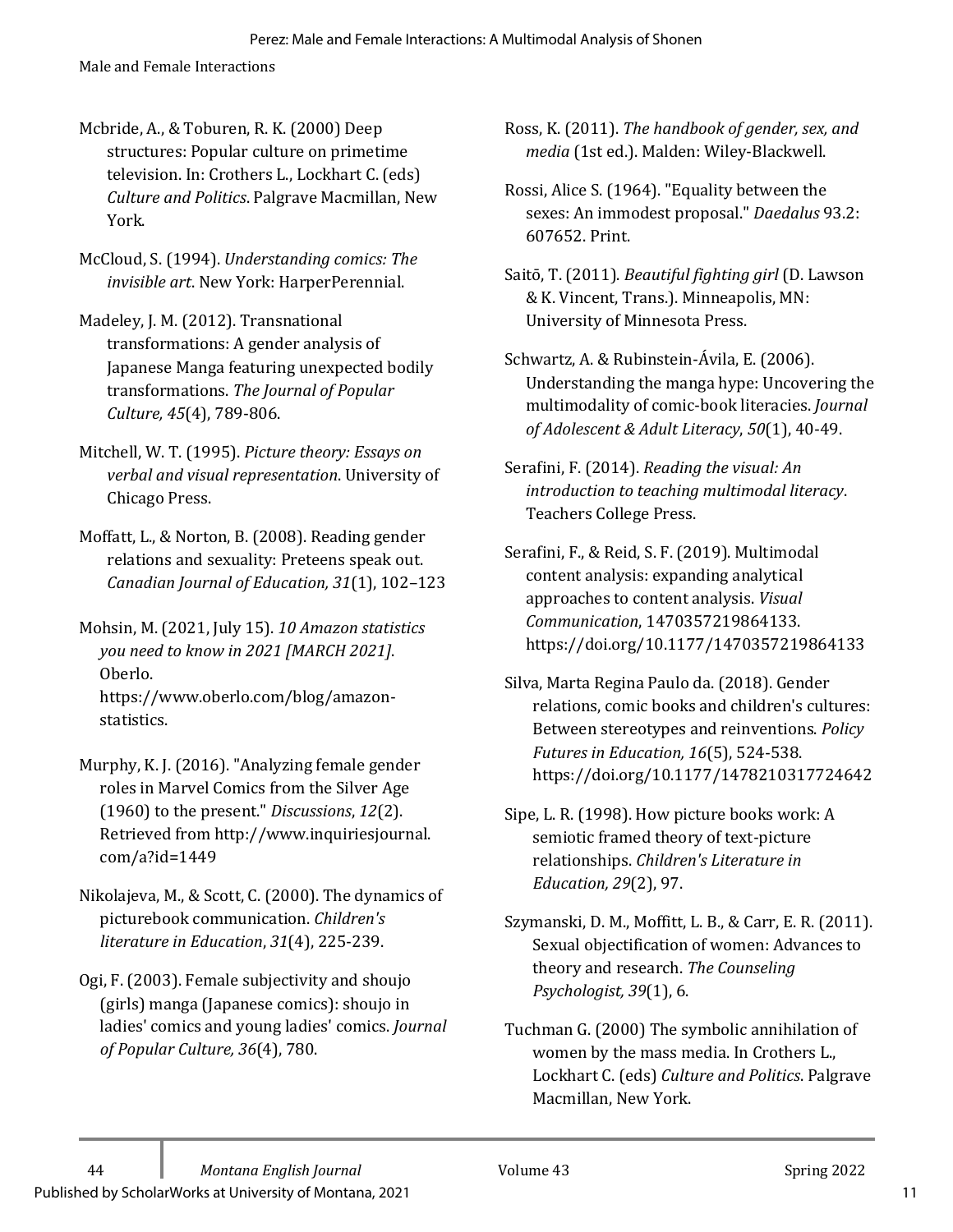Tsurumi, M. (1997). Gender and girls' comics in Japan. *Bulletin of Concerned Asian Scholars*, *29*(2), 46-55.

- Unser-Schutz, G. (2015). What text can tell us about male and female characters in shōjo-and shōnen-manga. *East Asian Journal of Popular Culture*, *1*(1), 133-153.
- Van Lente, F. (2012). *Comic book history of comics*. IDW Publishing.
- Van Leeuwen, T. (2005). *Introducing social semiotics*. Psychology Press.
- VIZ: The Best in Manga, Anime & Global Entertainment. (n.d.). Retrieved August 12, 2020, from https://www.viz.com/

## **Manga Cited**

- Boichi., Inagaki Riichiro. (2017). *Dr. Stone*. Viz Media, LLC.
- Gotouge, Koyoharu. (2018). *Demon Slayer: Kimetsu No Yaiba*. Viz Media LLC.
- Kodachi, U., Kishimoto, M., & Ikemoto, M. (2017). *Boruto: Naruto Next Generations*. Viz Media LLC.
- Horikoshi, Kohei. (2016). My Hero Academia. Viz Media LLC.
- Oda, Eichiro. (2003). One Piece. Viz Media LLC.
- One. (2014). One Punch Man. Viz Media LLC.
- Oono, Kousuke. (2018). The Way of the House *Husband.* Viz Media LLC.
- Tabata, Yuki. (2015). *Black Clover*. Viz Media LLC.
- Takaya, Natsuki. (2004). *Fruits Basket*. Tokyopop.
- Togashi, Yoshihiro. (1998). *Hunter X Hunter*. Viz Media, LLC.
- Toriyama, Akira. (1984). *Dragon Ball*. Viz Media LLC.
- Toriyama, Akira. (2017). *Dragon Ball Super*. Viz Media LLC.